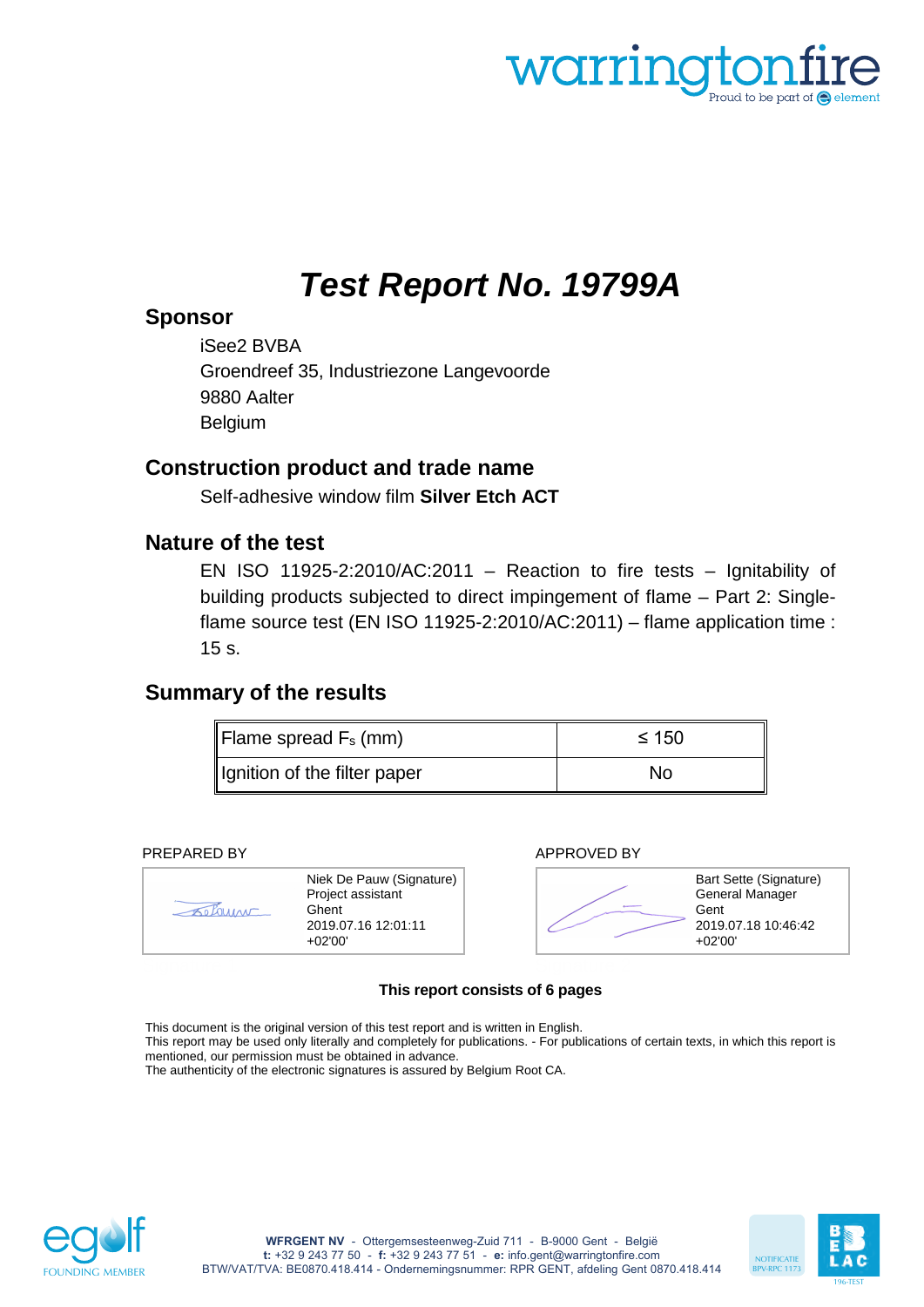

# **1. DESCRIPTION OF THE TEST METHOD**

EN ISO 11925-2:2010/AC:2011 – Reaction to fire tests – Ignitability of building products subjected to direct impingement of flame – Part 2: Single-flame source test. The flame application time is 15 s.

There was no deviation from the specifications contained in the test standard.

# **2. IDENTIFICATION OF THE PRODUCT**

| Date of test samples arrival      |                  | 29/05/2019                                                                                                                         |
|-----------------------------------|------------------|------------------------------------------------------------------------------------------------------------------------------------|
| Identification of the samples     | $\mathbb{R}^{n}$ | Prod. Place<br>Europe<br>Prod. Date<br>05/04/2019<br>Identification within the quality system:<br>According to production standard |
| <b>Sampling done by</b>           |                  | The sponsor (Mr. Jean-Pierre Ost)                                                                                                  |
| <b>Sampling date</b>              | ٠                | 21/05/2019                                                                                                                         |
| Name of the sponsor               |                  | iSee2 BVBA<br>Groendreef 35, Industriezone Langevoorde<br>9880 Aalter<br><b>Belgium</b>                                            |
| Name of the manufacturer/supplier |                  | <b>iSee2 BVBA</b><br>Groendreef 35, Industriezone Langevoorde<br>9880 Aalter<br><b>Belgium</b>                                     |
| Trade name                        |                  | <b>Silver Etch ACT</b>                                                                                                             |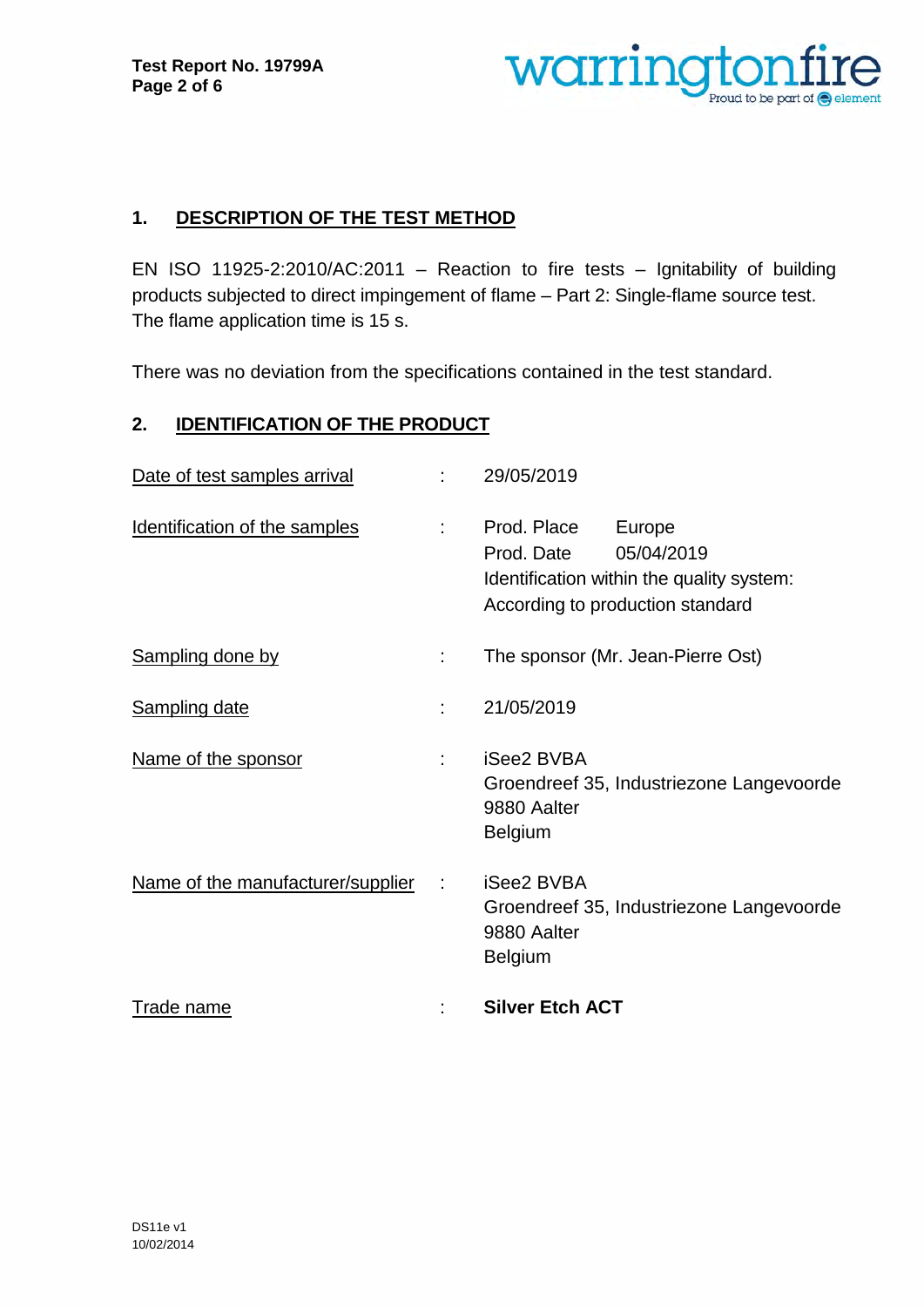

#### Description of the tested product:

*This description is based on information given by the sponsor.* 

|                                                  | Nominal values (*)                                            | Measured values (**) |  |  |  |
|--------------------------------------------------|---------------------------------------------------------------|----------------------|--|--|--|
| <b>Silver Etch ACT</b>                           |                                                               |                      |  |  |  |
|                                                  | Self-adhesive window film consisting of a PVC face film, a    |                      |  |  |  |
|                                                  | polyacrylic adhesive and a (protective) release liner on the  |                      |  |  |  |
| Type of product                                  | back side of the product. The release liner is removed before |                      |  |  |  |
|                                                  | testing (according to the end-use application), thus is not   |                      |  |  |  |
|                                                  | included below.                                               |                      |  |  |  |
| Manufacturer                                     | iSee2 BVBA                                                    |                      |  |  |  |
| <b>Total</b><br>thickness<br>$(\mu m)$ ,         | 80                                                            | 88                   |  |  |  |
| excluding the release liner                      |                                                               |                      |  |  |  |
| Total surface mass<br>$(g/m2)$ ,                 | 140                                                           | 126,8                |  |  |  |
| excluding the release liner                      |                                                               |                      |  |  |  |
| Use of fire retardants                           | <b>No</b>                                                     |                      |  |  |  |
| Colour                                           | Silver/Grey                                                   |                      |  |  |  |
| Adhesive : Permanent clear solvent based acrylic |                                                               |                      |  |  |  |
| Type of product                                  | Polyacrylic                                                   |                      |  |  |  |
| Manufacturer                                     | <b>iSee2 BVBA</b>                                             |                      |  |  |  |
| Application rate (g/m <sup>2</sup> )             | 20<br>(***)                                                   |                      |  |  |  |
| Application method                               | Exterior marking and signage                                  |                      |  |  |  |

(\*) Based on the information given by the sponsor.

(\*\*) Values verified by the laboratory.

(\*\*\*) Unverifiable by the laboratory.

#### Mounting and Fixing:

In analogy with prEN 15752-2:2015, the self-adhesive window film was applied by the laboratory onto an uncoated float glass sheet (4 mm; Euro class A1). The whole assembly was tested free hanging (vertical position in standard test frame) with the window film as the fire exposed side.

Conditioning, according to EN 13238, § 4.2 to constant mass.

Start of conditioning : 07/06/2019

End of conditioning : 26/06/2019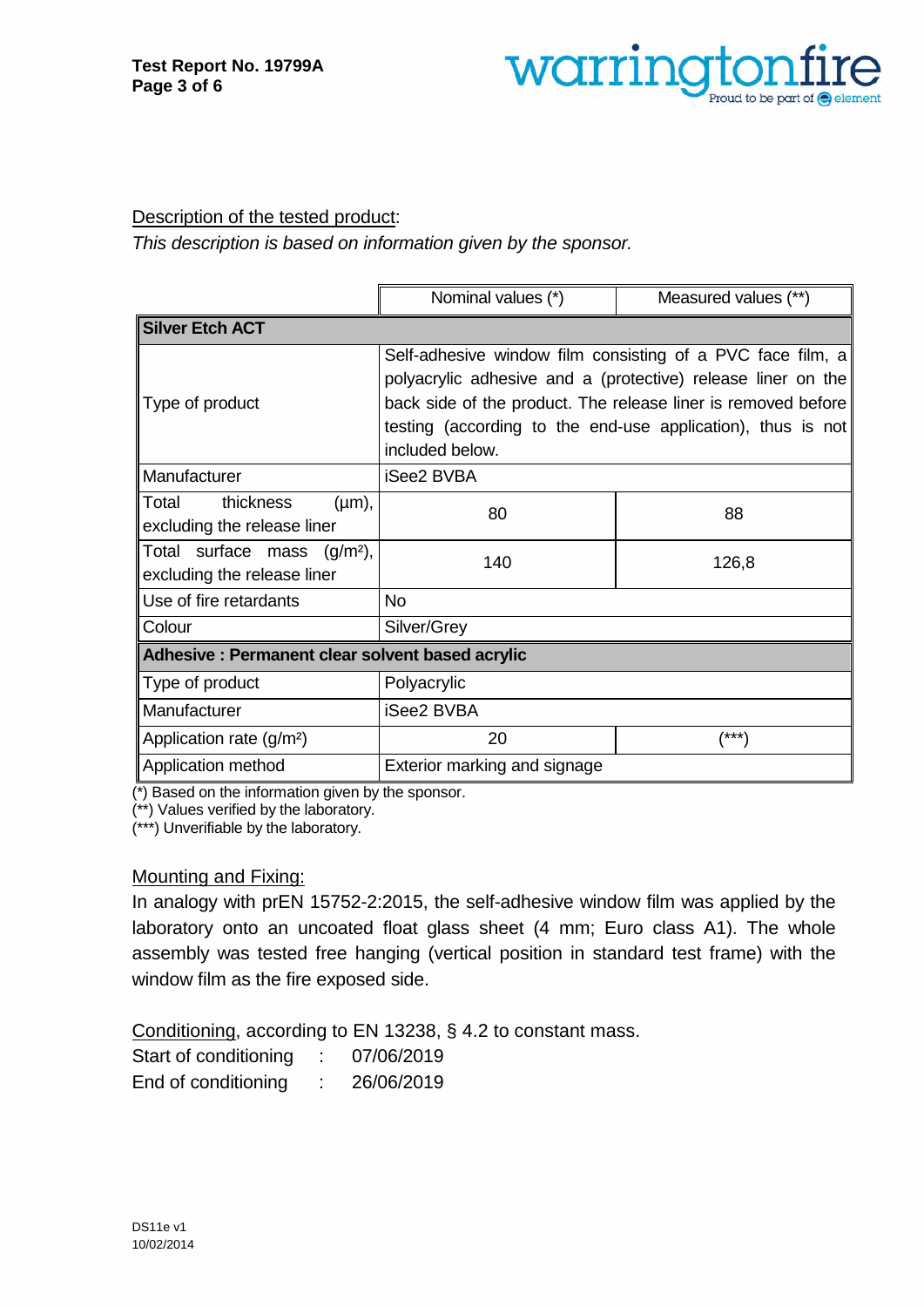

# **3. RESULTS AND OBSERVATIONS**

Date of test : 26/06/2019

- a) Test results
- a.1) Surface exposure

Position of flame application:

• Centre line of the specimen, 40 mm above the bottom edge (see figure 9 of the standard)

#### **Test results**

| Specimen No.                                                                                                                        |                | $\overline{2}$ | 3              | 4        | 5        | 6        |
|-------------------------------------------------------------------------------------------------------------------------------------|----------------|----------------|----------------|----------|----------|----------|
| Ignition (yes/no)                                                                                                                   | no             | no             | no             | no       | no       | no       |
| reaching<br>the<br>tip<br>Flame<br>150<br>measuring<br>mark,<br>mm<br>above the flame application<br>point within 20 s, after flame |                |                |                |          |          |          |
| application (yes/no)                                                                                                                | no             | no             | no             | no       | no       | no       |
| Moment of appearance (s)                                                                                                            | $\blacksquare$ |                |                |          |          |          |
| Maximal flame spread (mm)                                                                                                           | $\overline{0}$ | $\overline{0}$ | $\overline{0}$ | $\Omega$ | $\Omega$ | $\Omega$ |
| Ignition of the filter paper<br>(yes/no)                                                                                            | no             | no             | no             | no       | no       | no       |

### **Observations**

Carbonisation at flame height and discoloration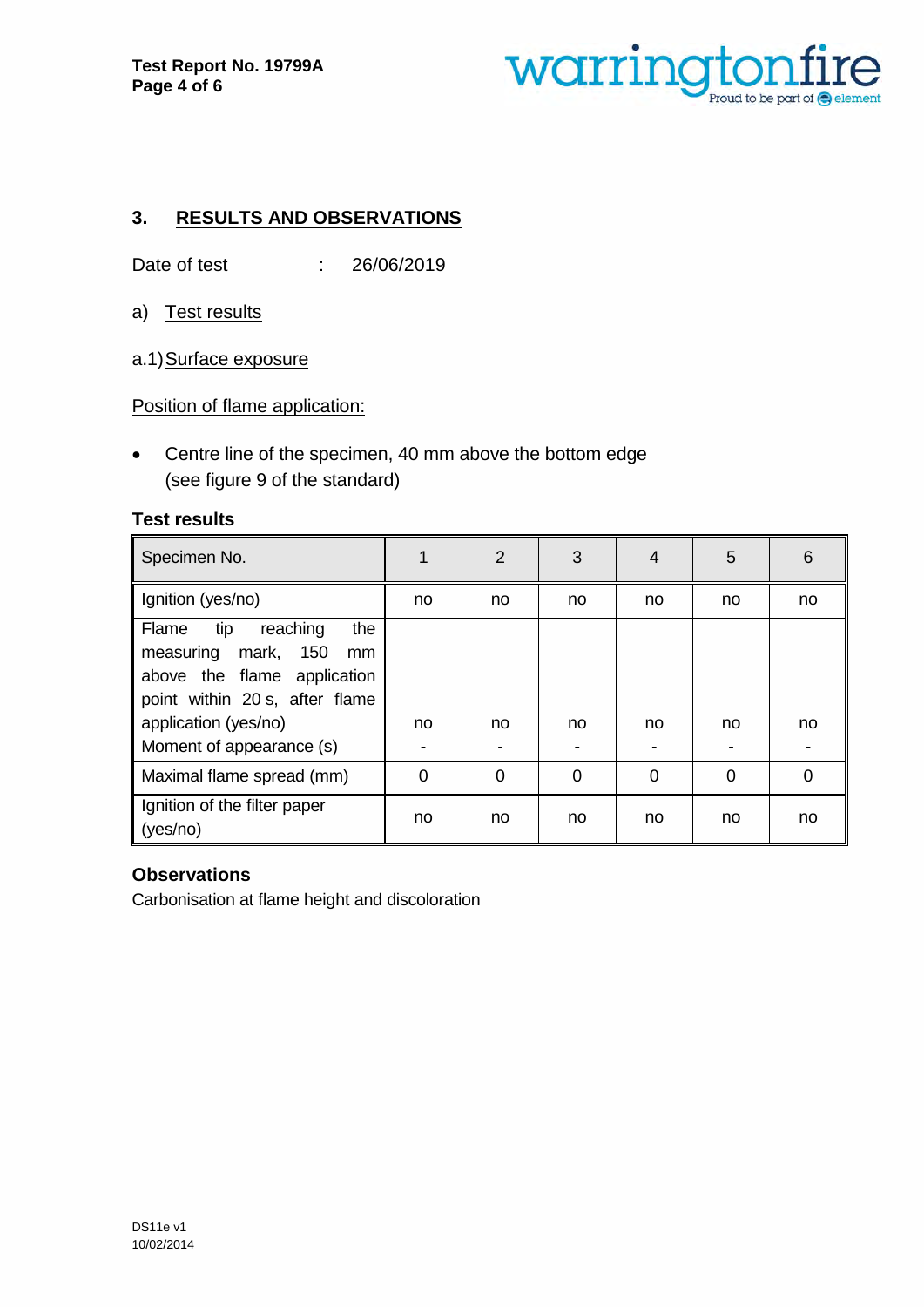

#### a.2) Edge exposure

# Position of flame application:

• At the mid point on the bottom edge of the test specimen (see figure 5 of the standard).

#### **Test results**

| Specimen No.                                                                                                                                          | 1              | $\overline{2}$ | 3  | 4  | 5  | 6  |
|-------------------------------------------------------------------------------------------------------------------------------------------------------|----------------|----------------|----|----|----|----|
| Ignition (yes/no)                                                                                                                                     | no             | no             | no | no | no | no |
| tip<br>reaching<br>the<br>Flame<br>measuring mark, 150<br>mm<br>above the flame application<br>point within 20 s, after flame<br>application (yes/no) | no             | no             | no | no | no | no |
| Moment of appearance (s)                                                                                                                              |                |                |    |    |    |    |
| Maximal flame spread (mm)                                                                                                                             | $\overline{0}$ | 0              | 0  | 0  | 0  | 0  |
| Ignition of the filter paper<br>(yes/no)                                                                                                              | no             | no             | no | no | no | no |

### **Observations**

Carbonisation at flame height and discoloration